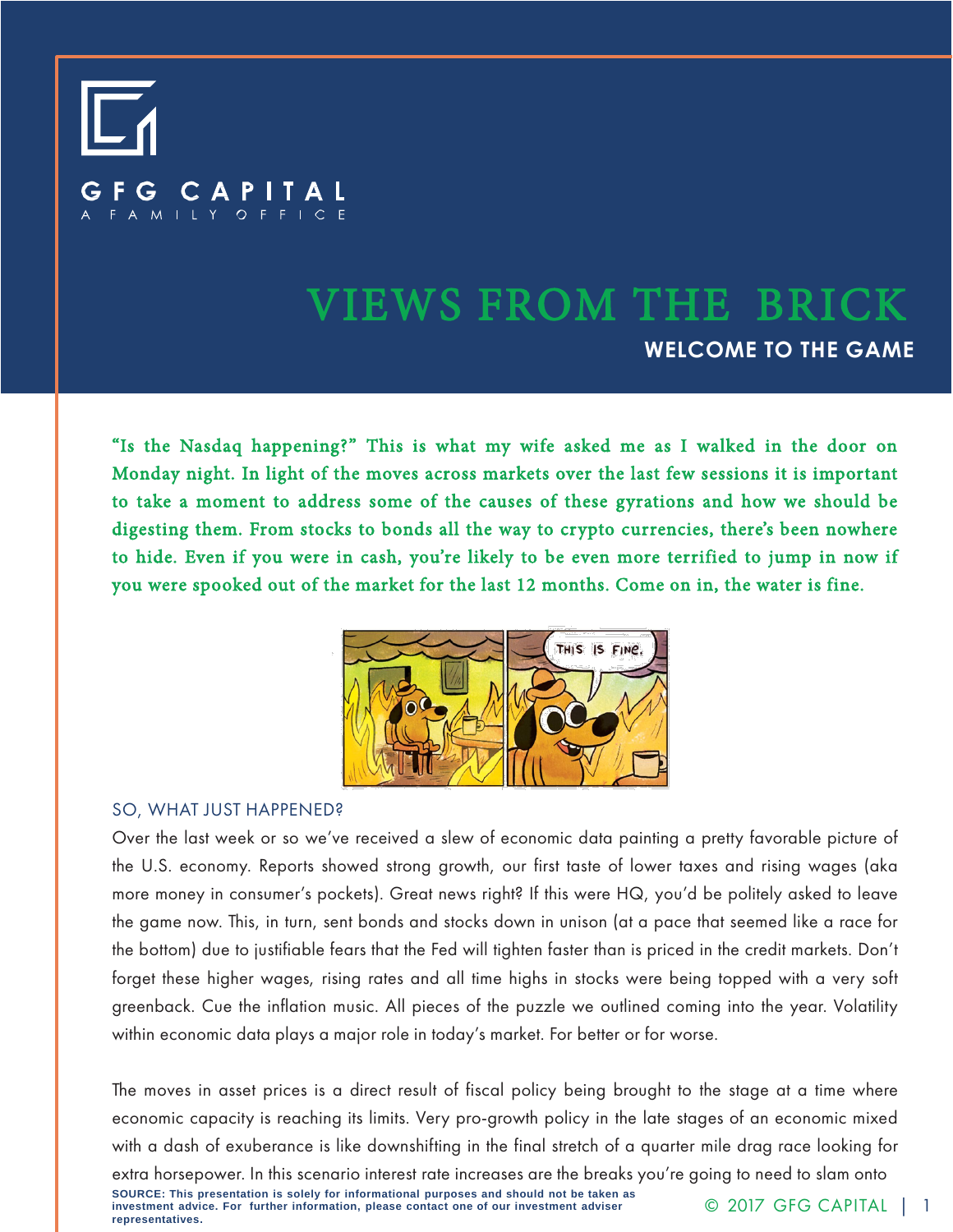since the race is about to end. Don't forget, the brakes would be felt in the markets first, economy second. Some food for thought: bond markets tell us where we are, equity markets tell us where we're going.

This conundrum will do Chairman Powell no favors in getting the monetary policy side of this right. Which we need him to. (Miss Yellen yet?) This is late-cycle behavior that shouldn't be foreign to investors. Though it is more exaggerated when interest rates are coming from such historical lows, prices of assets are more sensitive to changes in interest rates than when interest rates are high.

We really can't say we're surprised by this. In fact, this is what we were talking about in the middle of 2017 when we cited calm waters were a time to trim the fat of a portfolio. But we can certainly admit the market's decision to take on this set of circumstances this early into the year is a bit ahead of us. Our eyes were on 2H of '18. Quite frankly they're there even more than before. These dips in price are nothing to scoff at.

#### THE NOT SO NEW NORMAL

Still, these big declines are just minor corrections in the big picture. Perhaps what's taken place over the last few days is best to be taken as a learning opportunity. We just had a swift reminder of what equities were capable of. We certainly would say they're more likely to behave the way they have over the last week more often than they have for the last few years. If this volatility was too rude of a wake up call, now is as good a time as ever to be reconsidering how you plan to reach your goals. Here is a chart from JPM showing price returns of the S&P 500 dating back 38 years. In 29 of the 38 years, the grey bars below are positive. Notice the red dots in those years. Almost each one of the 29 positive grey bars carry a red dot depicting a 5% drop on an intra-year basis or worse.



%.<br>- U.S. Data are as of January 31, 2018.

J.P.Morgan **Asset Management**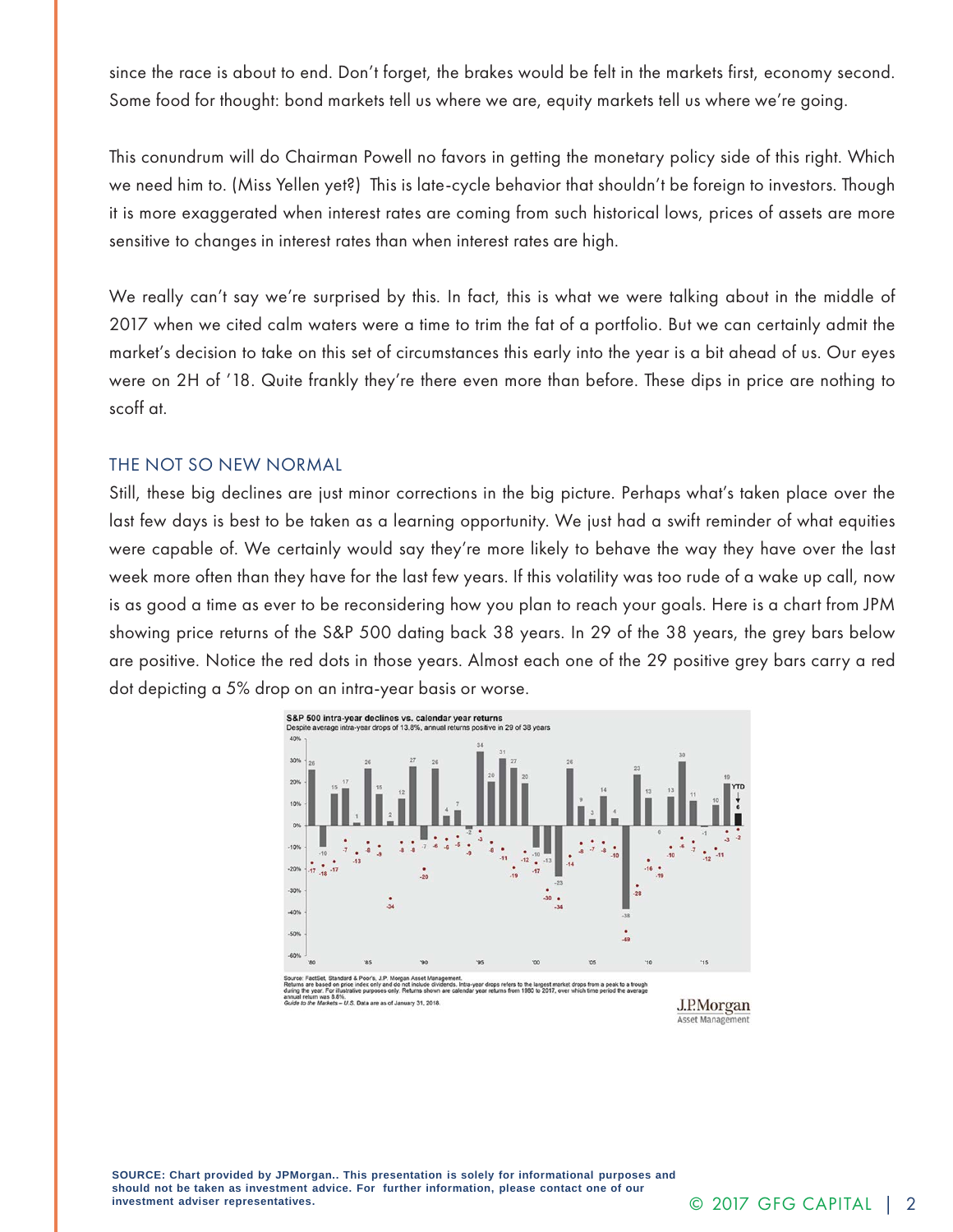### NOW WHAT

Discipline. There are a few steps one can take, both passive and aggressive and they all require discipline. The portfolio allocation you've started this process out with hopefully was a diversified one. Diversification may seem like a silly argument at times like this, and admittedly so when correlations morph into one, there is little defense that can be made. But when correlations unravel like a bad back spasm, you're going to be rewarded for being allocated across different asset classes across different markets. Now isn't the time to think you got the allocation part of the process completely wrong. You're not alone right now, we promise. The only ones who came out of these days complete winners, have been completely wrong for a very long time. Discipline in knowing why you've approached your goals in the way you have to this point is key to coming out of these market times in good shape.

Rebalance. If you've neglected it until this point, chances are you were not so kindly reminded as to why you should be rebalancing on a routine, disciplined schedule. Allocation drift generates a risk profile you didn't intend on carrying on day one, and if you let it get away from yourself, you might have not been as well defended today as you thought you should have been. Go take a peek at your target allocation and get yourself in line.

Itchy fingers? Taking what Mr. Market (shout out Ben Graham) offers you is not how you need to be playing this game. It might seem like these flash crashes are in vogue and that recoveries these days happen before you can fill out a buy order. If you're interested in seizing this moment, just remember just because Mr. Market has lowered his price, doesn't mean it can't go lower. Now is a decent time to exercise your right for a GTC buy order. See a name you like? Know enough about the fundamentals you're still interested in owning it? Discount it even further than what's been thrown in front of you. This should help protect yourself from yourself while creating a cushion you never thought was possible.

You're in the game now.



**SOURCE: This This presentation is solely for informational purposes and should not be taken as investment advice. For further information, please contact one of our investment adviser representatives.**